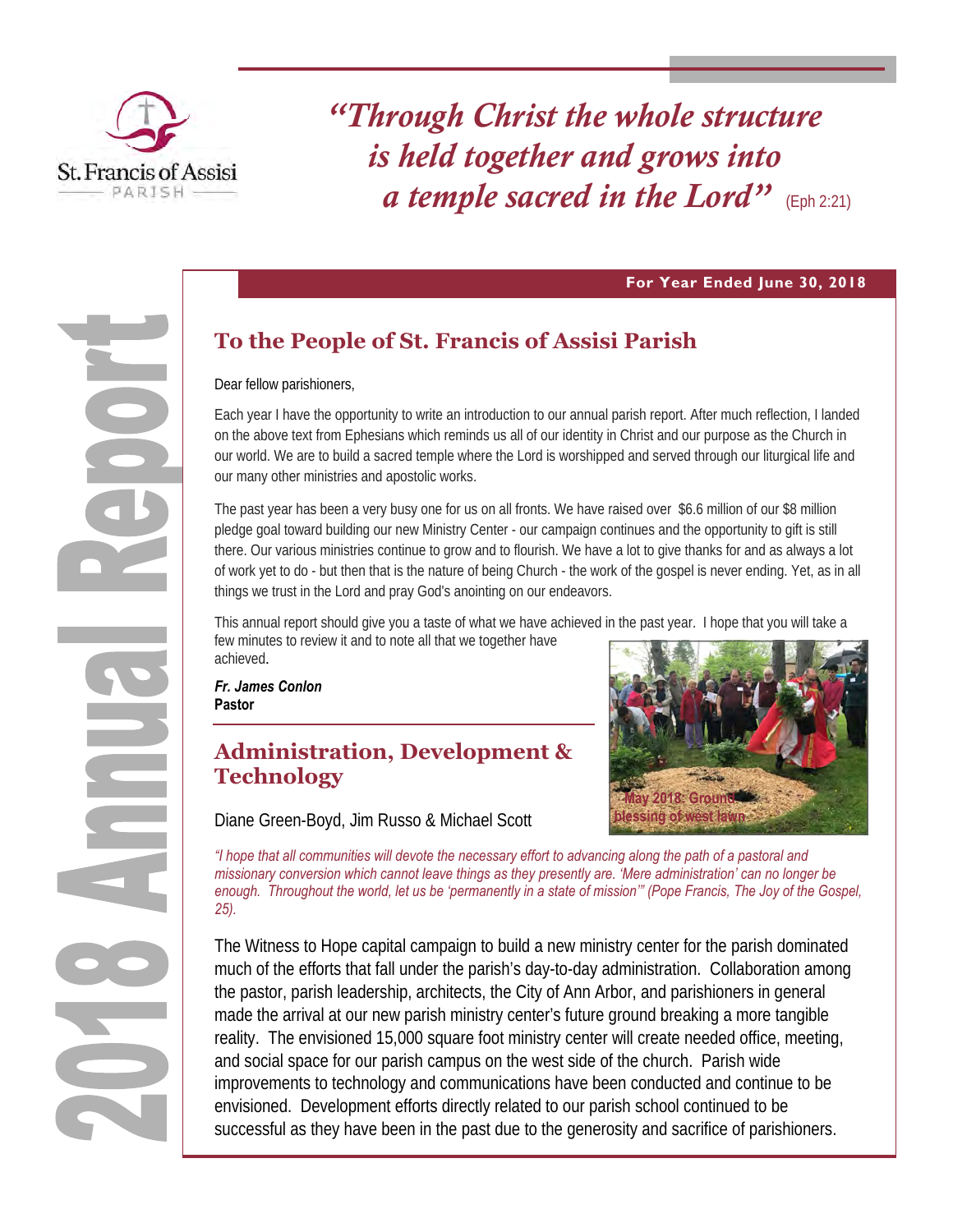#### **Page 8 2018 Annual Parish Report**

## **Evangelization**

Claudia Morales Farfan, Kelly Hernandez, Jake Kanitz, Marty Lucas

*"The Church which 'goes forth' is a community of missionary disciples who take the first step, who are involved and supportive, who bear fruit and rejoice. An evangelizing community knows that the Lord has taken the initiative, he has loved us first (cf. 1 Jn 4:19), and therefore we can move forward, boldly take the initiative, go out to others, seek those who have fallen away, stand at the crossroads and welcome the outcast. Such a community has an endless desire to show mercy, the fruit of its own experience of the power of the Father's infinite mercy" (Pope Francis, The Joy of the Gospel, 24).* 



Our parish has dedicated itself to reaching out to those seeking to know Christ, to enrich those who already have an existing personal relationship with Jesus, and to provide support to all who seek salvation, companionship, and sanctification through Jesus. A special outreach to Spanish-speaking people continued through our liturgy, religious education programs, and parish school. Our youth and young adult ministries continued to support younger parishioners through retreats, liturgical events, and Christian social outreach. Mark Price's 3-night performance in February helped many parishioners and visitors to encounter Christ in a dramatic way. The parish men's ministry continued to grow with the presence of U of M head basketball Coach John Beilein being a major highlight of the year with over 300 men attending Evening Prayer (photo left), dinner, and a talk by Coach Beilein.



The Women's Faith & Fellowship and the various adult faith groups continued to serve as resources for parishioners who wish to grow closer to Christ, to support one another, and to encourage parishioners to "go and announce the Gospel of the Lord."

## **Education & Catechesis**

#### Julie Fantone Pritzel & Ellen Ward

*"In fulfilling its educational role, the Church, eager to employ all suitable aids, is concerned especially about those which are her very own. Foremost among these is catechetical instruction, which enlightens and strengthens the faith, nourishes life according to the spirit of Christ, leads to intelligent and active participation in the liturgical mystery and gives motivation for apostolic activity" (Paul VI, Declaration on Christian Education*, 4).



Religious Education and St. Francis of Assisi School grew in numbers and continued to shine as vibrant ministries of the parish. St. Francis School saw enrollment continue to increase, to provide creative and constructive professional development to the faculty and staff, and to make improvements to the school facilities including the library, and gymnasium. A review and update of the school's science curriculum has been planned for the coming school year. School students were enriched through learning about



*Family Press* as the 2018 "favorite private school." Religious education continued

to provide catechesis and sacramental formation for hundreds of parish children during the school year, through summer Vacation Bible School, and many other programs and events. It has also expanded outreach to the parish's Latino / Spanish-speaking community through use of bilingual texts and the recruitment & training



of bilingual volunteers. The implementation of the Montessori inspired Catechesis of the Good Shepherd preschool program has been planned for the coming year.

and carrying out activities related to Christian social justice, through music, visual, and dramatic arts, and athletics. St. Francis School was listed in the *Ann Arbor*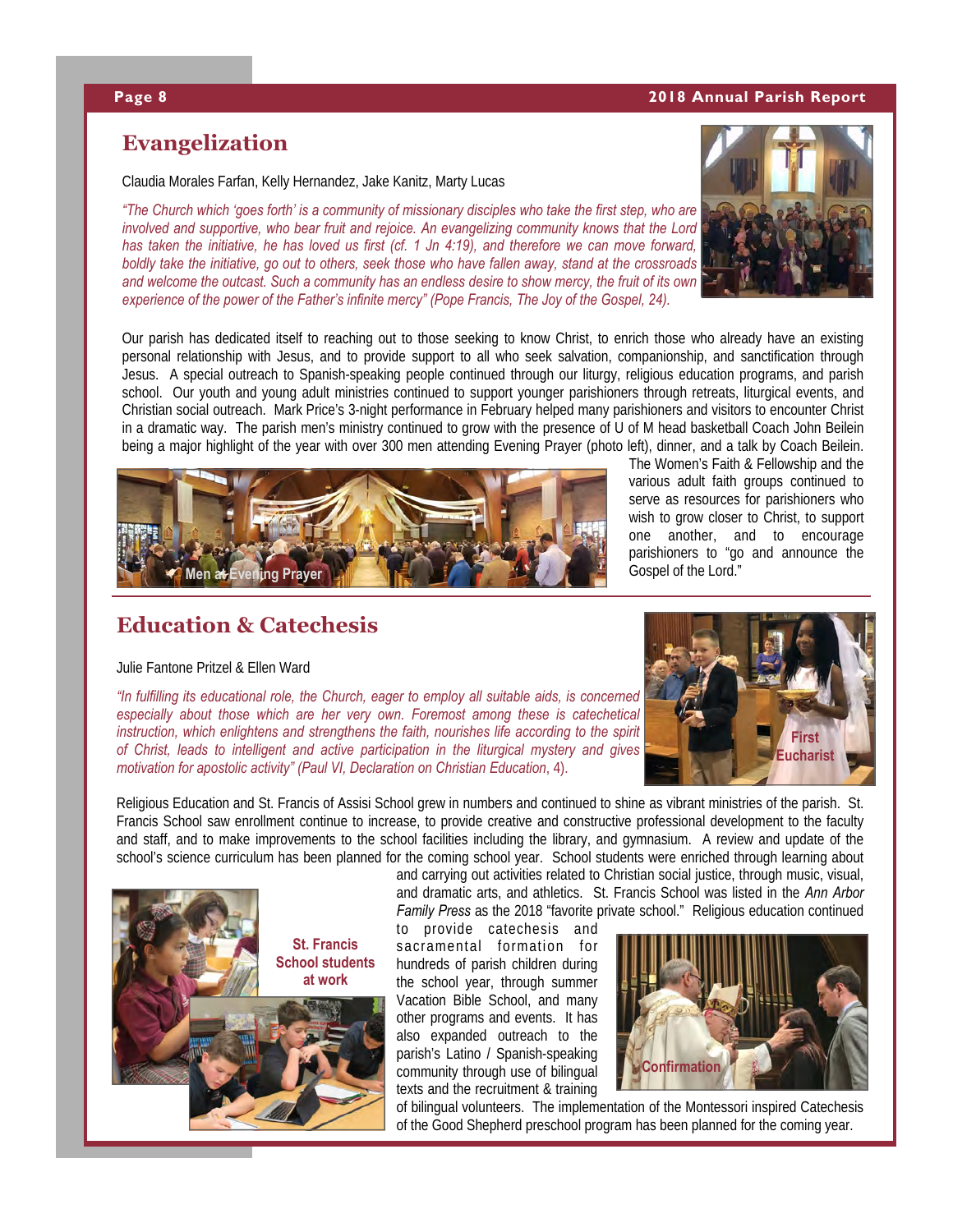## **Worship & Music**

Jonathan Hasey & Susan Wawrzaszek

Liturgical ministries were expanded and enriched. New liturgical ministers were trained, including new extraordinary ministers of Holy Communion, and many new servers as the St. Francis Catholic School



fifth graders all were trained as servers as part of their religious instruction, as well as other parishioners at various grade levels. The worship commission saw ten new members accept the ministry of overseeing the parish's worship and liturgical ministry. Latino / Spanish-speaking parishioners have been and continue to be sought out to participate in liturgical ministries. A Mass in Spanish (with confessions prior) on Saturdays at 7:00 p.m. was added to our Sunday liturgy schedule to reach out to those who speak Spanish as their first language, and to further enrich our diverse community of faith. Our music program saw continued

internal change and growth, and it continues to reach out to the community beyond our parish

through various concerts that bring many visitors to the parish church. The sound and display technology in the church is under evaluation so it can better serve our liturgical needs in the future.



*"… [B]y participating in the liturgy we make our own the language of Mother Church, we learn to speak in her and for her. Of course, as I have already said, this happens gradually, little by little. I must immerse myself ever more deeply in the words of the Church with my prayer, with my life, with my suffering, with my joy, and with my thought. It is a process that transforms us" (Benedict XVI, General Audience 3, Oct. 2012).* 

## **Christian Outreach, Service, & Justice**

#### Scott Wright

St. Francis Parish advanced in its outreach to the poor, the homebound, and those in any kind of need. Training and education for Stephen Ministers were conducted at the parish during the past year. Regular and extraordinary food drives and fundraisers for the poor in our region and throughout the world, particularly in the Diocese of Kottappuram in India, successfully raised awareness among parishioners that human need knows no borders or bounds. Continuing education on the Church's concern for the poor, the natural environment, and for the migrant fueled the drive of parishioners to seek justice both in theory and in deeds.



**2018 Food Drive for Kids—delivered to our Detroit sister parish** 

*"Jesus loves each person no matter what his or her culture, race, limits or weakness may be. For him, each person is important; each one is 'holy ground'; each one is part of a common humanity" (Jean Vanier, The Scandal of Service, 61).*